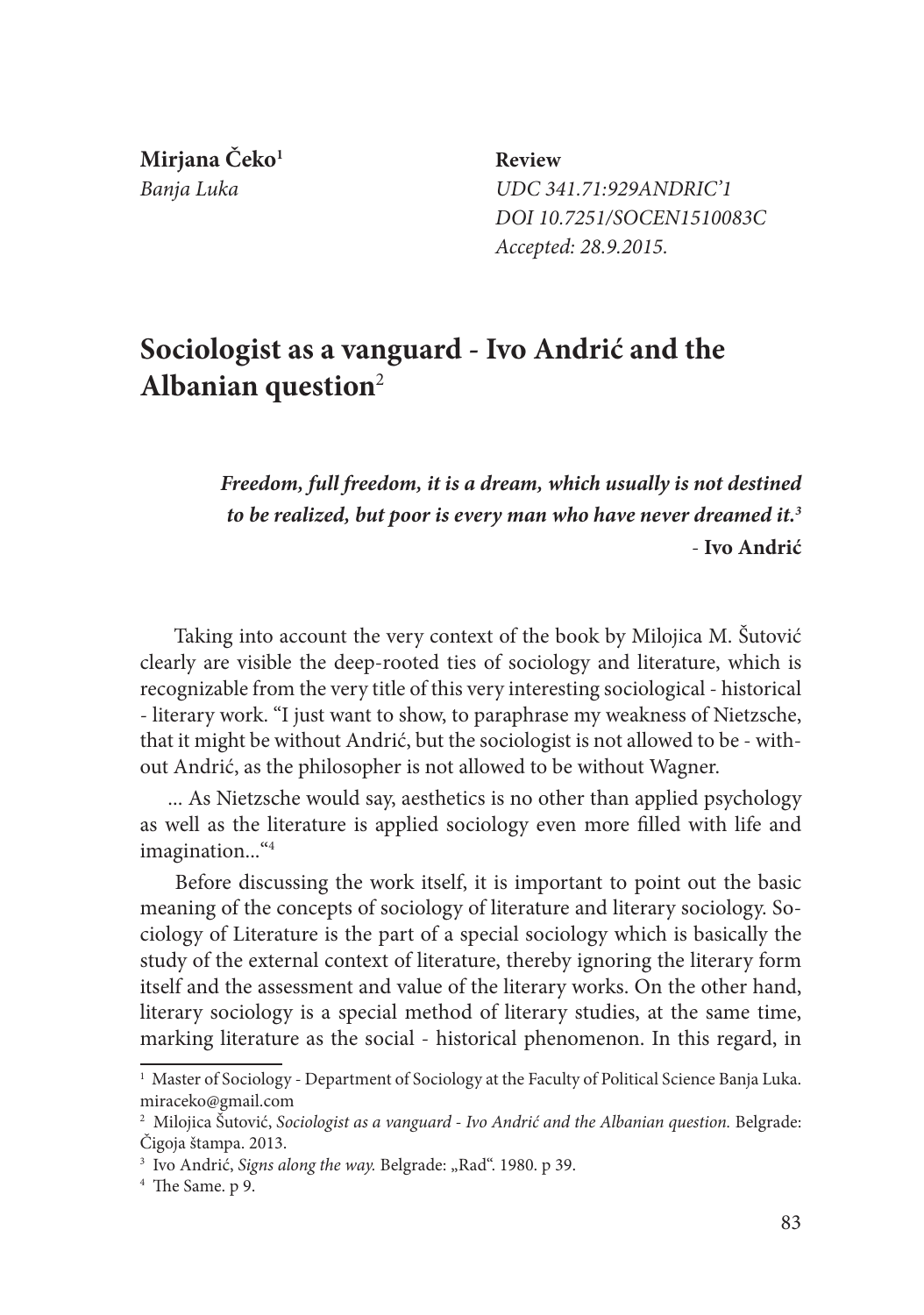simplest terms - Sociology of Literature is the way of studying the types of literature that explore the relationship of literary works and social context in which the work was created.<sup>5</sup>

 In this work, the author, by citing Figen, states the following: "The ability of a book as a literary document, with the proper methodical handling, to be made useful for sociology, we can not generally dispute. From such a procedure, the specific sociology of literature can only benefit. Because literary and sociological statement concerns the behavior of the writer against his social environment."

 Be sure to keep in mind that the literary works, as well as literature itself, as such, can successfully be "connected" with other social sciences and disciplines, and in this regard we recognize the policy of literature. "Andrić certainly took account of what is expressed as policy of literature, which means that literature deals with politics leaving literature, and assumes the existence of the intrinsic link between politics as a particular form of the collective practice and literature as the established practice of the art of writing."6

 Šutović introduces us to the policy of Andrić, emphasizing that the policy of literature is not what is the policy of a writer, and that, in fact, a policy of the writer Andrić was and still is very mysterious and mystified, explaining that in certain historical periods mystification was often used as a "technique of managing the impressions in the dramaturgy of social life ".

 The author of this work tries to present a comprehensive Andrić's personality and character from different aspects, incorporating into his book the observations of a large number of influential individuals, as well Andrić's contemporaries, and those who have their "glory" acquired after his death. What is important to emphasize, as the author himself says, is "Andrić's power of adapting to the external environment and the ability to adapt, in spite of serious fractures and changes in social orders and their ideology." Because we do need to bear in mind that Andrić lived in a time of the great social turmoil and political and ideological changes. As the author himself points out, the settled opinion is that the pragmatic, loyalty, political correctness, patience and withdrawal, as well as refraining from the loud and transparent opting for a particular way made possible the Andrić's influence in all political regimes that have changed in the Balkans during his lifetime. "As a man of exceptional self-control to Andrić was not unimportant to have, and he knew that the most important thing is to be, not only to learn about yourself,

<sup>5</sup> Source: http://www.enciklopedija.hr/natuknica.aspx?id=56945 Taken on: 21.02.2016.

<sup>6</sup> Milojica Šutović, *Sociologist as a vanguard - Ivo Andrić and the Albanian question*. Belgrade: Čigoja štampa. 2013. p 11-12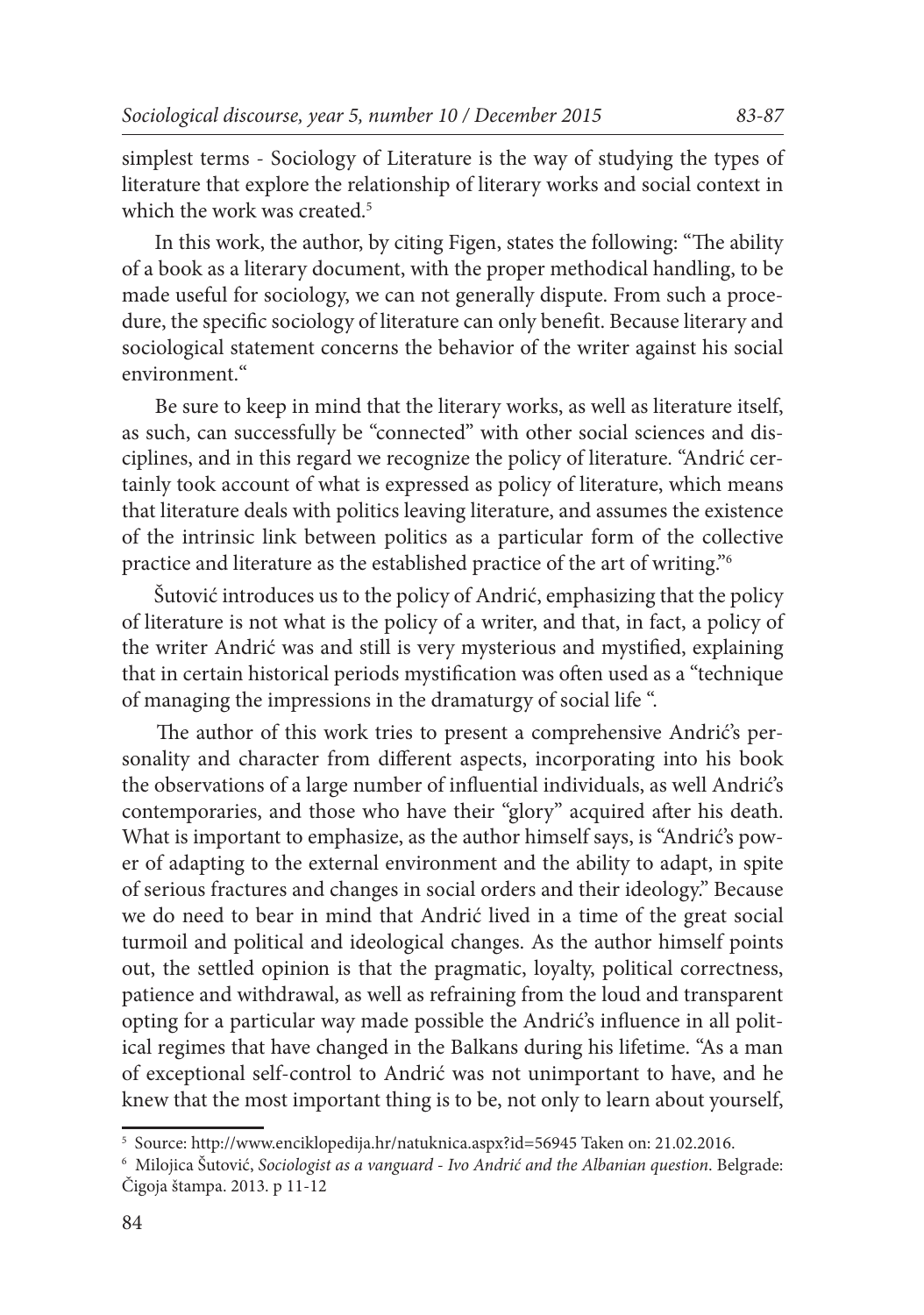but also to remain what you are."7 It is this approach to the social and political realities that enabled Andrić the position of the senior officer of the Ministry of Foreign Affairs of the Kingdom of Yugoslavia between the two world wars, as well as the member of the Yugoslav diplomacy in the government of Milan Stojadinović (1937).

 During this period, namely in 1939 is formed the Andrić's Study on Albania, which Šutović in this book places on the central place as a topic that does not lose its importance, especially if we take into account the present conditions in which is Serbia when it comes to the division of Kosovo. "... Starting from the traditional policy of Serbia" Balkan to Balkan peoples, "Andrić in conclusion of the Study on Albania proposes: avoiding conflicts with Italy to prevent it to occupy all of Albania, allowing its division as a" necessary and inevitable evil that can not be resisted ", as" a lot of damage "from which it has to benefit, as much as it can be .."8

 In the introduction to this book, the author believes that Andrić was certainly aware of the history and sociology in his, as he says, "literary and diplomatic monument", and with that thought he is lead in the overall book, relying not only on Andrić, but also on many giants in literature, and philosophy, art, politics and sociology.

The book Sociologist as a vanguard - Ivo Andrić and the Albanian question is divided into 18 chapters plus a preface and annexes in which is the original text of Ivo Andrić called "The Study of Mr Andrić 30. 1. 1939." As it is already noted, the author comprehensively captures the character and work of the nobel Prize winner, placing his diplomatic and literary activities in different socio - historical contexts under different political and ideological circumstances. In this sense Šutović says: "In building his CV Andrić has undoubtedly as ancient Hellens, harbored a love of literature, dialectic, thinking, contemplation, originality and degree. Proverbially secretive, especially about his diplomatic past, well-read and well-informed, ambitious and sensitive, polite and courteous, Andrić was a man of compromise, not conflict, a man of tolerance and waiting, a man of golden middle in which extremes are intersected... one withdrawn, discrete and powerful figure of a thinker to whom a sociologist is only a scout".

 We think it is one of the reasons why the author, when we talk about this sensitive issue that relates to the Albanian people, and now the current division of Kosovo, opted for a study of Ivo Andrić on the Albanian issue, counting on his impartiality and rational proposal (in this time regarding Albania), especially if we bear in mind the radical attitudes, and todays individuals in

<sup>7</sup> The Same p 12.

<sup>8</sup> The Same p 27-28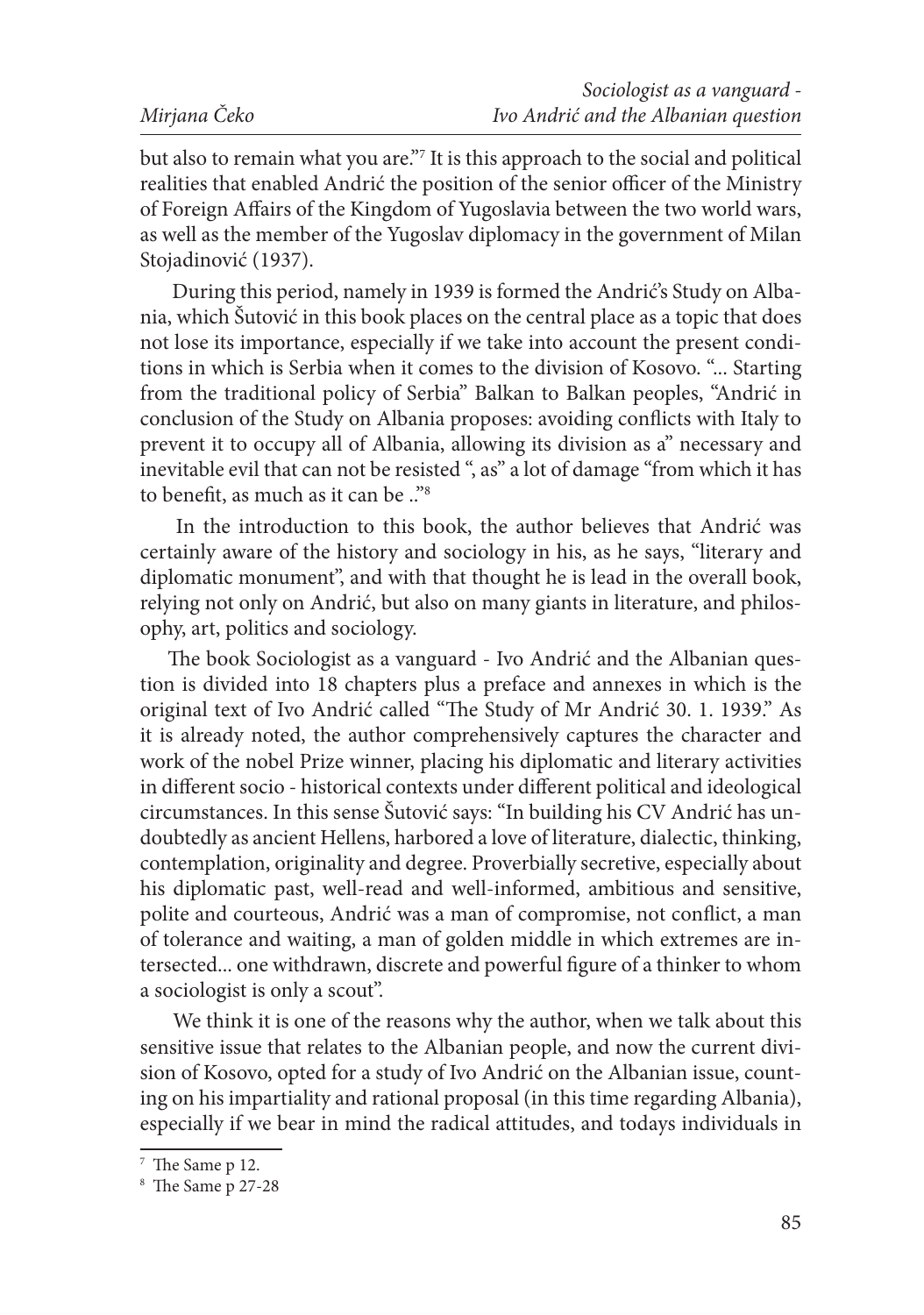public life. However, it is important to point out that Andrić's impartiality and "moodiness" many interpreted in different ways, even in a negative context calling him (especially during his diplomatic mission in Berlin) the "German man" and as the author says: "He is according to some contemporaries in his work very cautious, shifty, devious, exemplary student of Machiavelli and Guicciardini, which served him as a model for understanding the mechanism of history and were the instruction in the diplomatic work ... "

 A special contribution to the understanding of the work Sociologist as a vanguard, referring primarily to Andrić's proposed solution of the "Albanian question" that Serbia is also facing today, and the proposed solution for the same, provided the Šutović's detailed analysis of Andrić's studies and his personality in general (with different aspects) and historical - political circumstances in which the Balkan was, focusing on Serbia.

It is clear that the question of which Andrić speaks not only in his study but also in his literary creations in general, essentially is the same today, showing only in different forms, in quite different circumstances where "necessary and inevitable evil which can not be resisted," everyone understands and interpret in their own way, but it certainly provides the insight into the situation as it was and as it is.

 By providing insight into Andrić's description of inhabitants of the 'Damned Yard' Šutović suggests a parallel with the inhabitants of Kosovo, to which others look like "on the quarantine, and its inhabitants as a dangerous and difficult to cure patients that by various measures, penalties and fear, physical and moral insulation should be kept away from the so-called healthy and fair world. To not let them out of their circle, but to not touch them without having it to, because of this touching anything good or wise can not give birth ".9 An unreal space, which is hard to believe that exists in the so-called democratic times, where Karađoz - "the manager of this strange and terrible facilities" - is precisely the international community.

....Even today, one hundred and twenty years from Andric's birth and a century since the liberation of Kosovo, a historian, and Andrić was widely seen as a writer - historian or sociologist, but with no doubt I dare to say that Andrić is the writer - sociologist, we would not be able to add anything a bit more precise, not only in describing the social reality of Kosovo, but also in the diagnosis of its future, and not only Kosovo, but also the problems of the modern society, especially of technological development, the emergence on the film, especially the US.10

<sup>9</sup> Ivo Andrić, *The Damned Yard,* Belgrade: Prosveta. 1968.

<sup>&</sup>lt;sup>10</sup> Milojica Šutović, *Sociologist as a vanguard - Ivo Andrić and the Albanian question*. Belgrade Čigoja štampa. 2013. p 89.